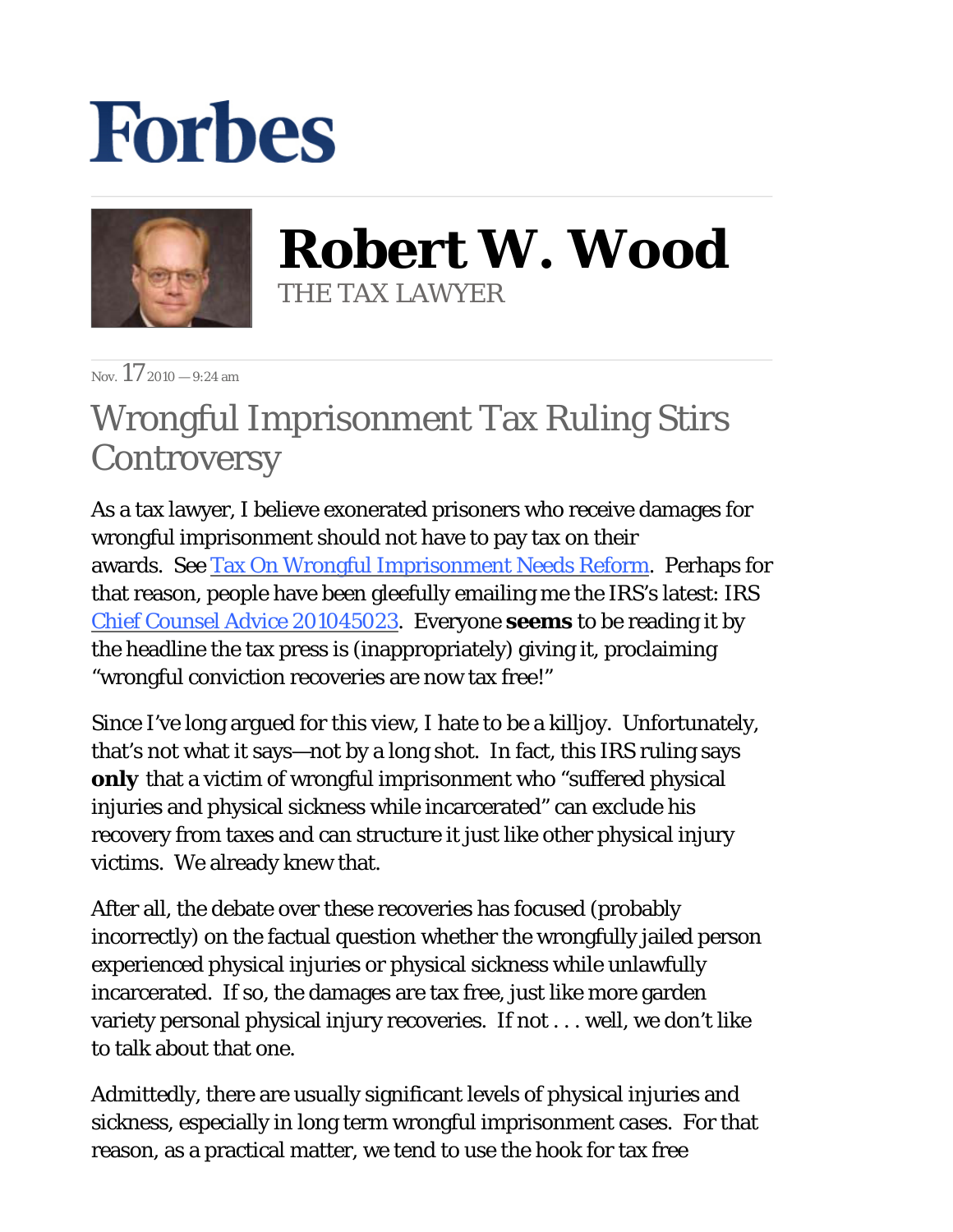treatment we know appeals to the IRS. But is this appropriate under the circumstances?

Put another way, is that really why the victim is getting most of the money? Usually no. It may be difficult or even impossible to separate out all of the multiple levels of horror, all the losses that can never be made up. But in many cases, the loss of physical freedom and civil rights is at the root of the need for reparations. A payment for a loss of freedom should be tax free in its own right.

I commend the IRS for saying what it did say in IR[S Chief Counsel Advice](http://www.woodporter.com/Publications/Articles/pdf/CCA_201045023.pdf)  [201045023.](http://www.woodporter.com/Publications/Articles/pdf/CCA_201045023.pdf) But that isn't the issue. The IRS issued a series of rulings in the 1950s and 1960s, involving prisoners of war, civilian internees and holocaust survivors. Sensibly, the IRS ruled their compensation was tax free irrespective of whether they suffered physical injuries. Then the IRS "obsoleted" these rulings in 2007, suggesting the landscape has changed.

The IRS has still not addressed whether being unlawfully locked up is *itself* tax free. This is a worry, since the Tax Court (affirmed by the **Sixth** [Circuit\)](http://scholar.google.com/scholar_case?case=8998496076319003166&hl=en&as_sdt=2&as_vis=1&oi=scholarr) dangerously held in *[Stadnyk](http://scholar.google.com/scholar_case?case=13128607598449651731&hl=en&as_sdt=2&as_vis=1&oi=scholarr)* that persons who step forward saying they *didn't* experience physical injuries or physical sickness will have a taxable recovery. *Stadnyk* was a very short term incarceration case, but it may portend continuing adherence to the IRS canard that "there must *also* be physical injury."

It is wrong as a matter of tax policy and as a matter of social justice to tax these recoveries. It is also wrong to leave this area of the tax law to develop piecemeal so some people are paying tax. The continuing myopic focus on the accompanying injuries or sickness will foment tax disputes about these issues.

It's time for the IRS to say it clearly and unequivocally. That's a headline I'll underscore.

For more reading, see:

[Tax On Wrongful Imprisonment Needs Reform](http://blogs.forbes.com/robertwood/2010/10/28/tax-on-wrongful-imprisonment-needs-reform/)

[Why the](http://www.woodporter.com/Publications/Articles/pdf/Why_the_Stadnyk_Case_on_False_Imprisonment_Is_a_Lemon.pdf) *Stadnyk* [Case on False Imprisonment Is a Lemon](http://www.woodporter.com/Publications/Articles/pdf/Why_the_Stadnyk_Case_on_False_Imprisonment_Is_a_Lemon.pdf)